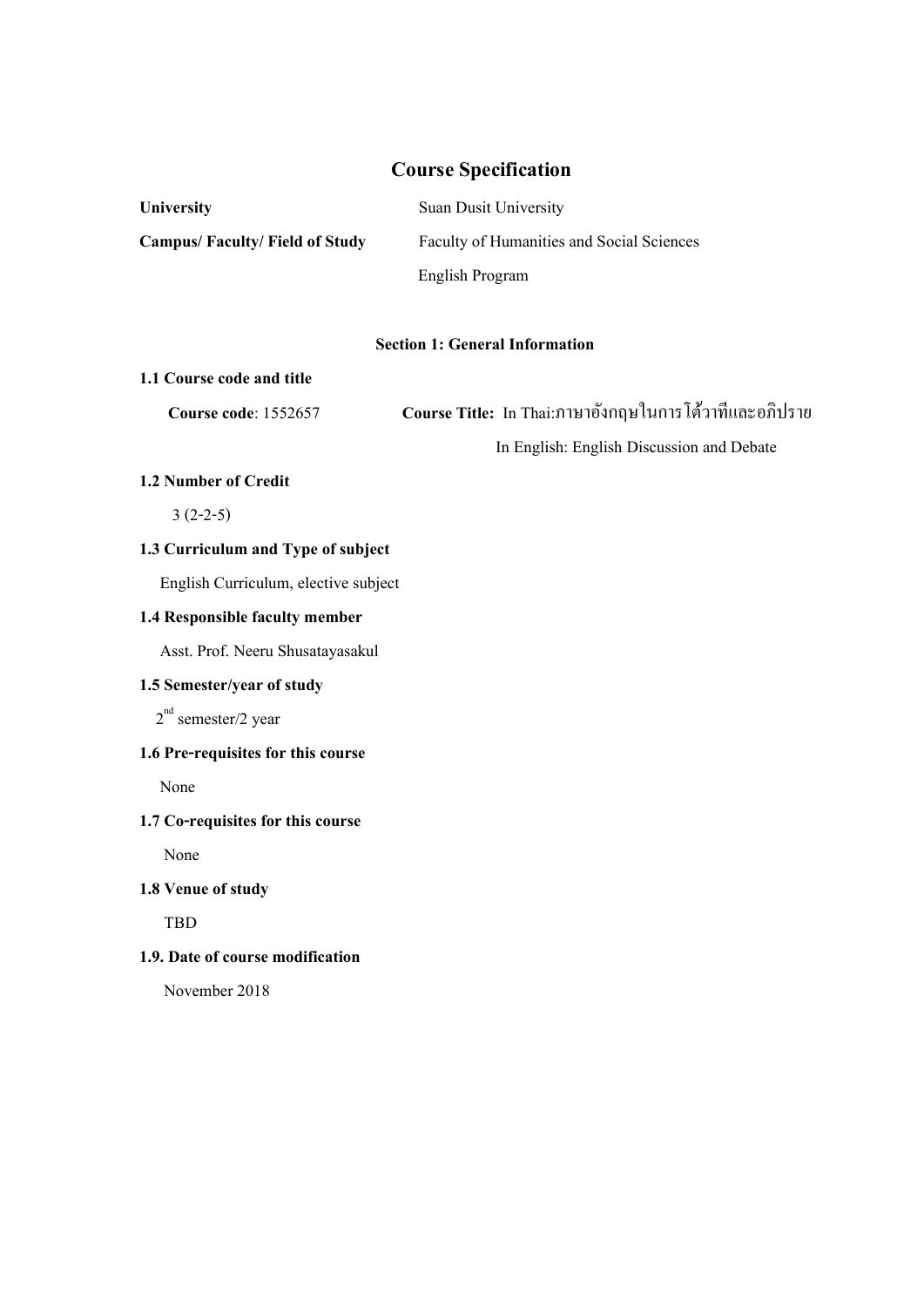#### **Section 2: Aims and Objectives**

**2.1 Course Objectives:** The course Objectives as mentioned in **curriculum mapping of TQF 2,** under the 5 domains are as the following:

- **1) Morals and Ethics**: Develop problem-solving skills in order to apply the knowledge learned in a moral and ethical approach and to show understanding of other people and the world in order to become well-rounded members of the society.
- **2) Knowledge:** Ability to identify appropriate and well organized ideas to solve problems on various situations of real life. Integrate the knowledge to learn other subjects for 21st century skills.

**3) Cognitive Skills:** (Intellectual Development) Exhibit the ability to draw logical conclusions from critical evaluations of facts and ideas and skills to apply the knowledge learned for academic and professional growth.

#### **4) Interpersonal Skills and Responsibilities**

Develop cooperative interpersonal skills, work effectively as a team and exhibit a sense of responsibility in learning to achieve personal and professional development.

#### **5) Analytical, Communicative and IT Skills**

To be able to utilize information technology in acquiring and gathering accurate knowledge for education and life, and use media and information technology to communicate with people correctly and appropriately.

#### **2.2 Purpose for course development and modification**

 To provide students, the knowledge, skills and abilities to improve English communication skills, essential for their professions and real life in the 21st century.

#### **Section 3: Course Management**

# **3.1 Course description:**

แนวความคิดต่างๆที่เกี่ยวข้องกับการคิดเชิงวิเคราะห์และการคิดอย่างเป็นเหตุเป็นผล การแสดง ้ ความคิดเห็นโต้แย้ง การโต้วาที และการอภิปราย การหาข้อสรุปที่สอดคล้องกับหลักเหตุผลด้วยการ ้ ประเมินข้อเท็จจริง และความคิดเห็นเชิงวิพากษ์ การวิเคราะห์ประเด็นที่สนับสนุน และขัดแย้งกับหัวข้อ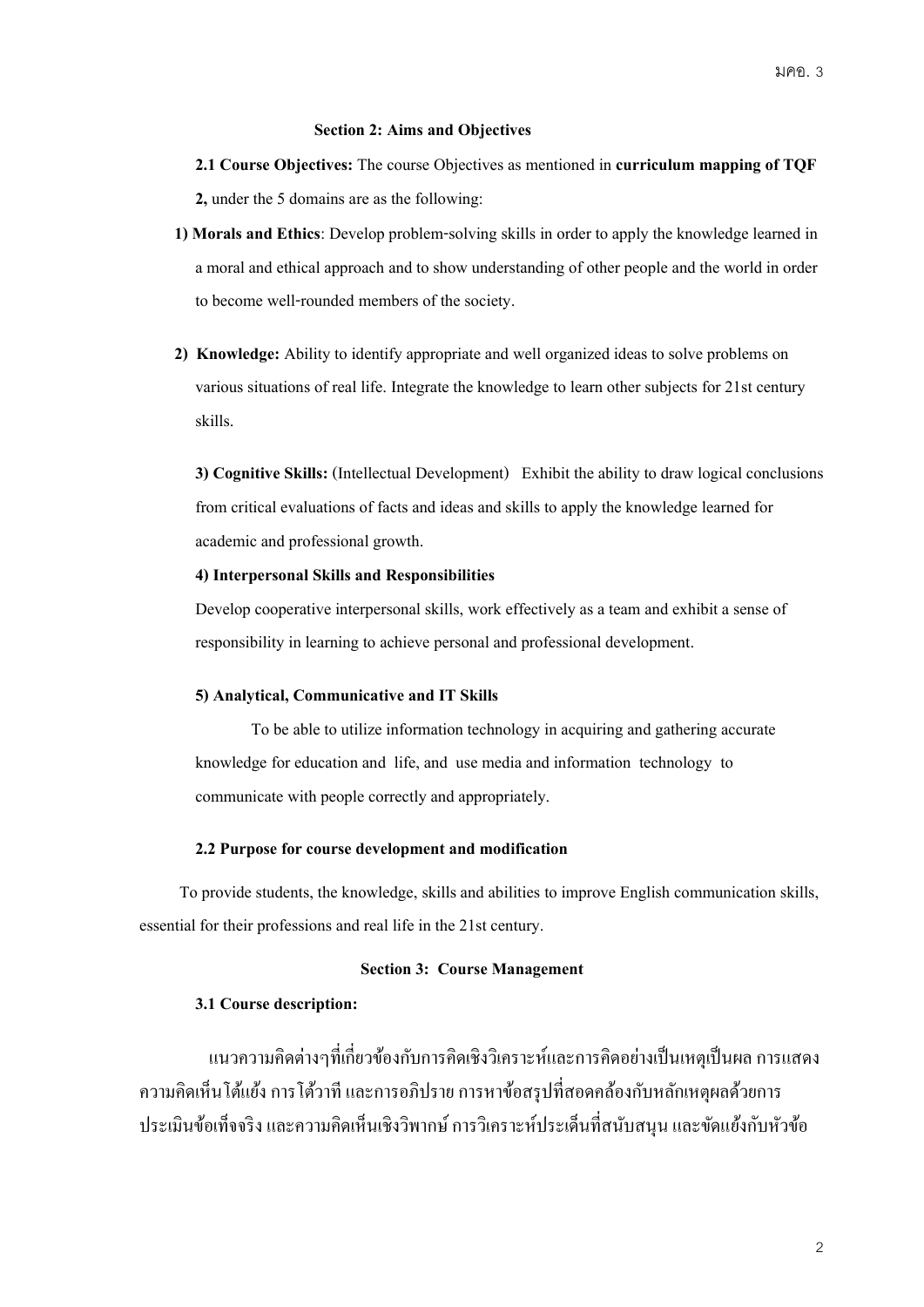# ้ตลอดจน การฝึกฝนการโต้วาทีและการอภิปรายหัวข้อต่างๆจากหลากหลายสาขา ได้แก่ ึการศึกษา วัฒนธรรม จริยธรรม วิทยาศาสตร์และเทคโนโลยี เศรษฐศาสตร์ และสิ่งแวดล้อม

Explore concepts in critical and logical thinking, argument and debate and discussion. Develop the ability to draw logical conclusions from critical evaluation of facts and ideas and to look at both affirmative and negative sides of an issue and learn rhetorical strategies. Practice debate and discussion on various issues in different areas these include- education, culture, ethics, science and technology, economics, and environment.

## **3.2 Teaching Hours per semester**

| Lecture          | <b>Additional Teaching</b> | Practice/Training/ | Self-study        |
|------------------|----------------------------|--------------------|-------------------|
| hours            | <b>Hours</b>               | Fieldwork          |                   |
|                  |                            |                    |                   |
| 30 hours         |                            | 30 hours           | 75hours           |
| (2hrs x15 weeks) |                            | (2hrs. x15 weeks)  | (5hrs. x15 weeks) |

# **3.3 Consultation hours**

1) Group and/or individual consultations in person can be done from 1am. to 4 pm. on Mondays.

2) The instructor can be contacted at any time via Group Line Messenger: (trustchavi), email

[ch-avi@hotmail.com](mailto:ch-avi@hotmail.com) or by phone @089-0309554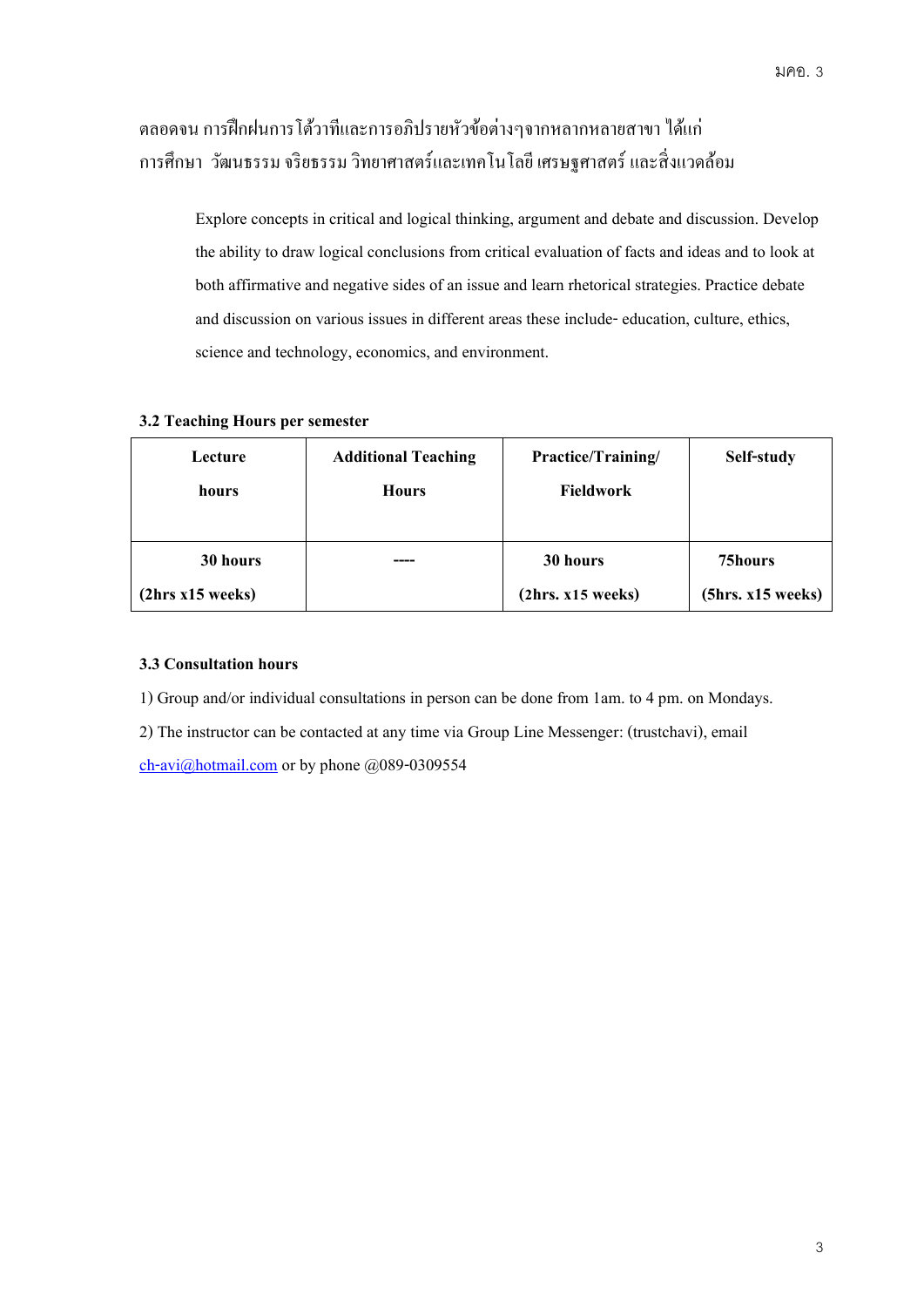# **Section4: Student Learning Development**

# **Teaching and Assessment:**

| <b>Learning domains</b>                         | <b>Teaching Strategies</b>                          | <b>Assessment Method</b>     | Week of           |            |
|-------------------------------------------------|-----------------------------------------------------|------------------------------|-------------------|------------|
|                                                 |                                                     |                              | <b>Evaluation</b> | Percentage |
| <b>1. Morals and Ethics</b>                     | *Students will be coached on Discipline,            | <b>Authentic Assessments</b> | Wk. $1 - 16$      | 10%        |
| 1.1 Discipline, punctuality $\&$ responsibility | punctuality & responsibility towards                |                              |                   |            |
| towards assignments.                            | assignments & behavior.                             |                              |                   |            |
| 1.2 Develop moral and ethical approach          | *Students will undertake in teams theme-based       |                              |                   |            |
| to show understanding of others opinions        | research, analyses & debate & discussion on         |                              |                   |            |
| in professions.                                 | various social issues throughout their learning     |                              |                   |            |
| 1.3 Use critical thinking and reasonable        | activities, and will be coached in issues of        |                              |                   |            |
| reasons to solve the problems in                | honesty, integrity, respecting others opinions $\&$ |                              |                   |            |
| accordance to the laws, norms and Thai          | using reasonable reasons while having to            |                              |                   |            |
| culture.                                        | participate in cooperative activities in the        |                              |                   |            |
|                                                 | classroom $&$ tests on assignments.                 |                              |                   |            |
|                                                 | * Problem & critical thinking based discussion      |                              |                   |            |
|                                                 | between students & teacher on various social        |                              |                   |            |
|                                                 | issues of debate.                                   |                              |                   |            |
|                                                 |                                                     |                              |                   |            |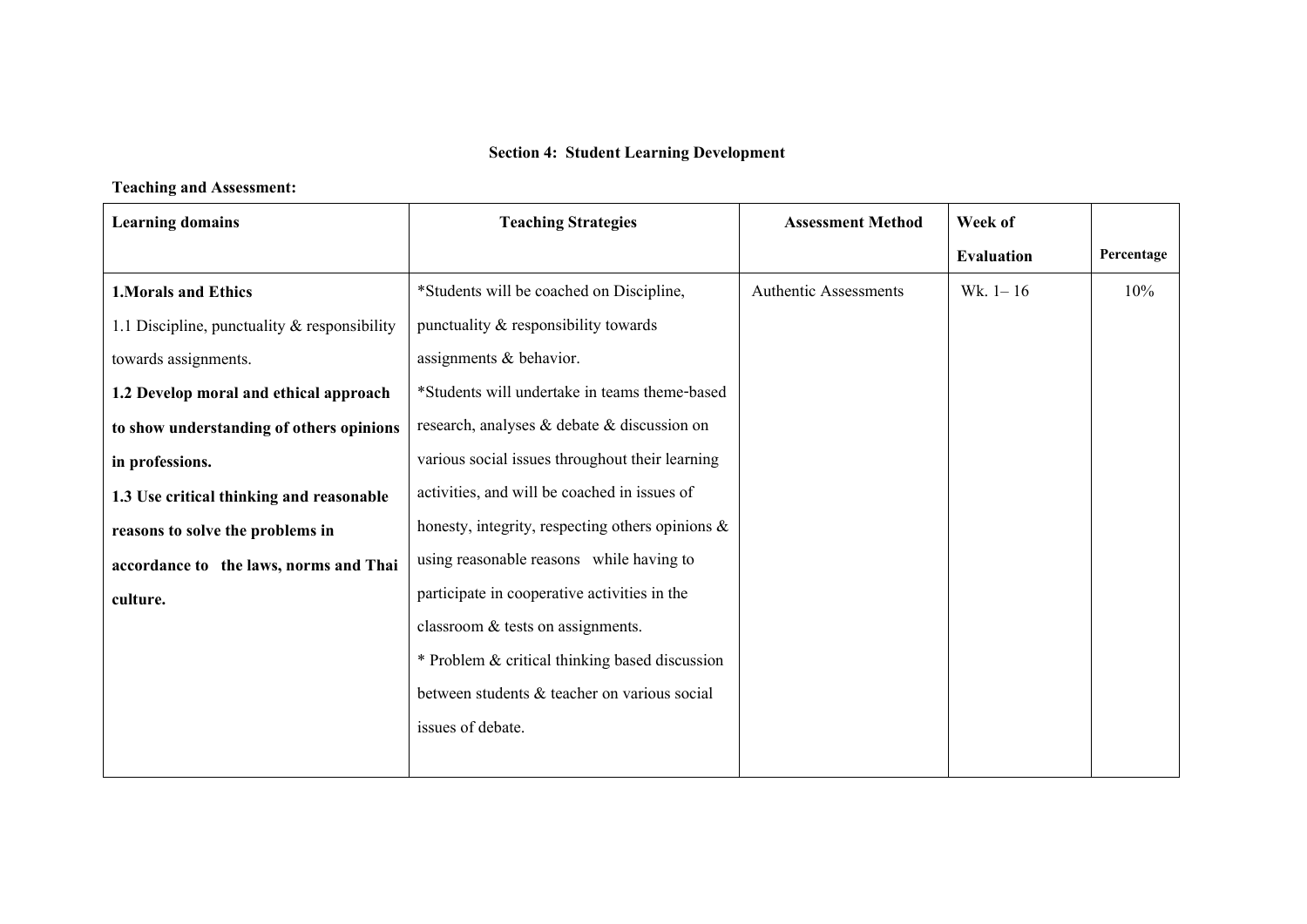| 2.Knowledge                               | *Interactive lecture in presenting the main     | (Authentic Assessments) On |                  |     |
|-------------------------------------------|-------------------------------------------------|----------------------------|------------------|-----|
| 2.1 Understand the main concept of the    | concept of the contents and the practical       | 1. In class Activities     | Wk.1-7 & 10,13   | 10% |
| contents.                                 | application of these concepts.                  | 2. Assignments tests       | Wk.8,9,11,12,14, | 60% |
| 2.2 Research skills to explore knowledge  | $*$ Interactive lecture, discussion $&$         | 3. Final examination       | 15               |     |
| for lifelong learning.                    | demonstration on research skills to explore     |                            | Wk.16            | 20% |
| 2.3 Ability to identify appropriate and   | knowledge.                                      |                            |                  |     |
| well organized ideas to solve problems on | * Interactive lecture and thinking based        |                            |                  |     |
| various situations of real life.          | learning to solve problems on various real life |                            |                  |     |
| 2.4 Integrate the knowledge to learn      | situations through debate & discussion.         |                            |                  |     |
| other subjects for 21st century skills.   | * Interactive lecture, discussion &             |                            |                  |     |
|                                           | demonstration on the practical application of   |                            |                  |     |
|                                           | these concepts for $21st$ century.              |                            |                  |     |
|                                           |                                                 |                            |                  |     |
|                                           |                                                 |                            |                  |     |
|                                           |                                                 |                            |                  |     |
|                                           |                                                 |                            |                  |     |
|                                           |                                                 |                            |                  |     |
|                                           |                                                 |                            |                  |     |
|                                           |                                                 |                            |                  |     |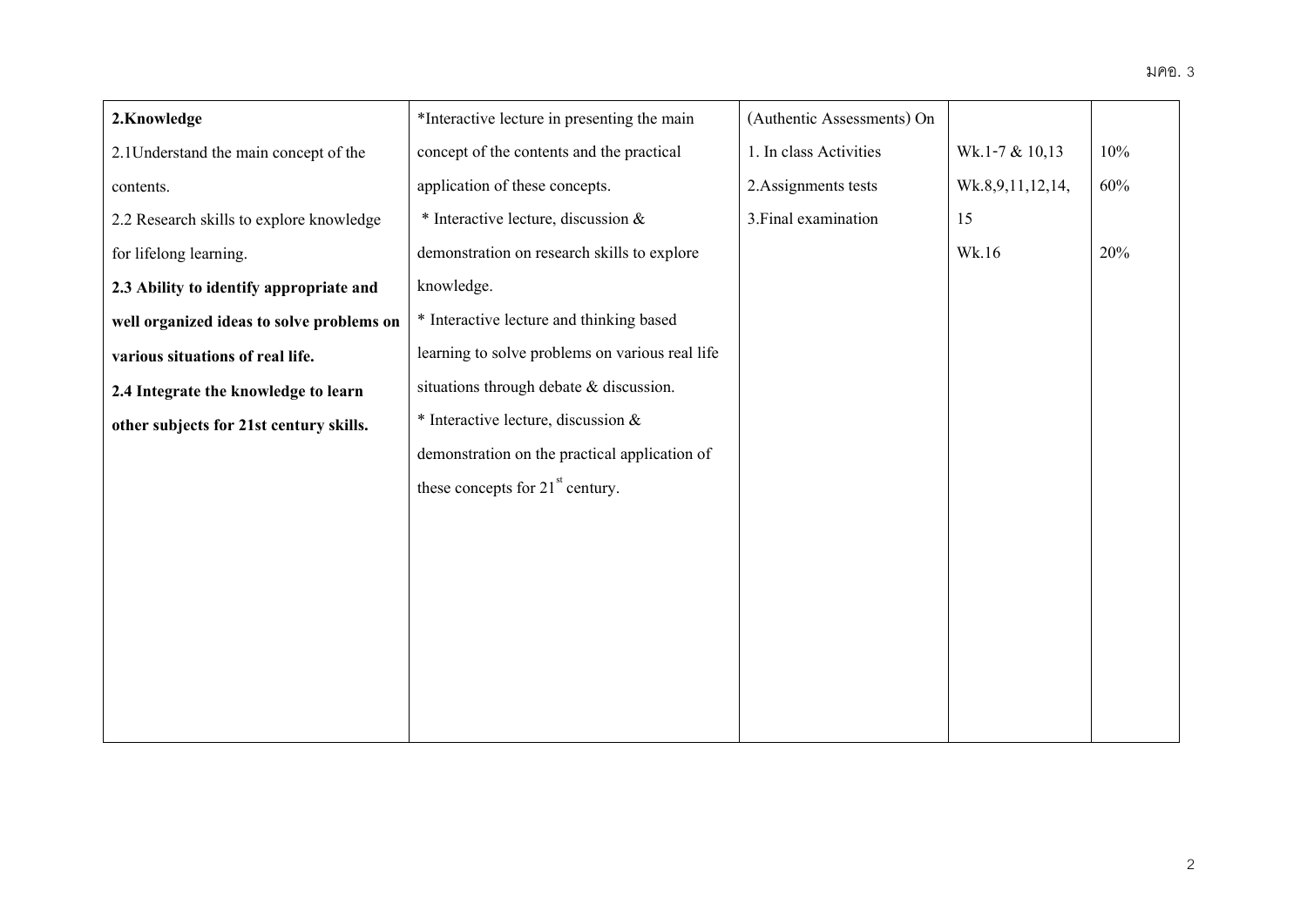| <b>3. Cognitive Skills</b>                    | *Performance, evidence & problem-based           | (Authentic Assessments) on  |                    |     |
|-----------------------------------------------|--------------------------------------------------|-----------------------------|--------------------|-----|
| 3.1 Have the ability to search for, evaluate, | learning which allow students to think logically | 1.In class Activities       | Wk.1-7 & 10,13     | 10% |
| analyze and synthesize information to         | and learn in a more constructive approach.       | 2. Tests on assignments     | Wk.8,9,11,12,14,   | 60% |
| arrive at logical conclusions that can help   | * Assign students to learn and search for        | 3. Final examination        | 15                 |     |
| in solving problems                           | information on various issues of debate from     |                             | Wk.16              | 20% |
| 3.2 Have the ability to integrate the         | different websites and use the information to    |                             |                    |     |
| English language skills and concepts in       | participate in debate $\&$ discussion.           |                             |                    |     |
| performing professional tasks                 |                                                  |                             |                    |     |
| 3.3 Use innovation to develop                 |                                                  |                             |                    |     |
| communication and lifelong learning           |                                                  |                             |                    |     |
| skills through the collaborative              |                                                  |                             |                    |     |
| construction of knowledge                     |                                                  |                             |                    |     |
| 3.4 Have the ability to apply the knowledge   |                                                  |                             |                    |     |
| learned to be able to adapt to the society    |                                                  |                             |                    |     |
| and in a multicultural environment.           |                                                  |                             |                    |     |
|                                               |                                                  |                             |                    |     |
| 4. Interpersonal Skills and Responsibility    | * Organize teams for debate assignments that     | (Authentic Assessments) on  | Wk.1-7 & 10,13     | 10% |
| 4.1 Have the initiative to help others and    | employ cooperative learning and problem-         | Behavioral observation      | Wk.8,9,11,12,14,15 | 60% |
| work collaboratively to solve problems        | based learning to encourage students to work     | and peer evaluation for     | Wk.16              | 20% |
| 4.2 Be able to think logically in analyzing   | collaboratively.                                 | group $&$ team assignments. |                    |     |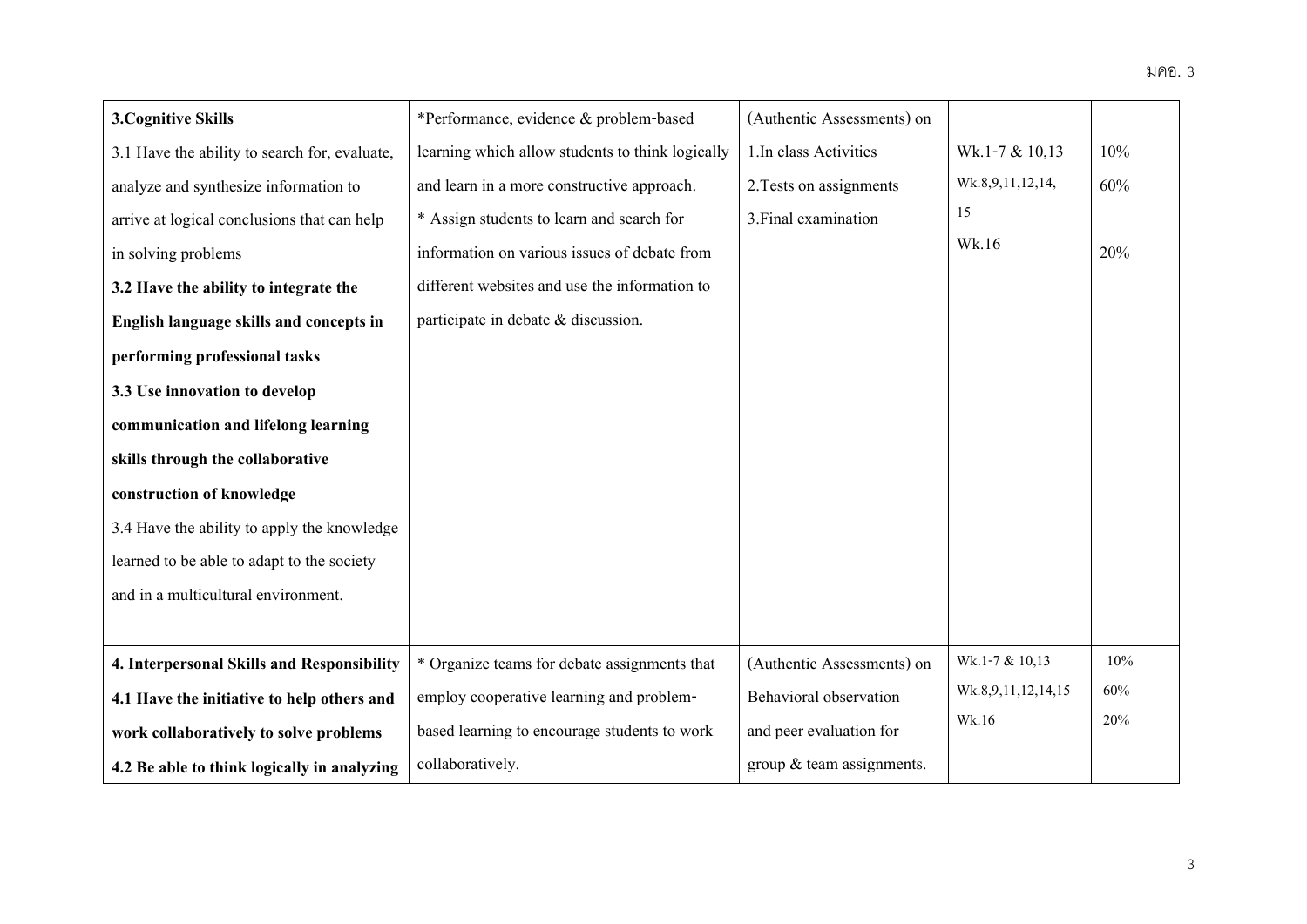| and solving issues by employing their        | *Assign students to designate tasks and       |                            |                 |     |
|----------------------------------------------|-----------------------------------------------|----------------------------|-----------------|-----|
| knowledge of the English language and        | responsibilities when working on Assignments. |                            |                 |     |
| technological innovations.                   |                                               |                            |                 |     |
| 4.3 Show responsibility in learning to       |                                               |                            |                 |     |
| achieve personal and professional            |                                               |                            |                 |     |
| development                                  |                                               |                            |                 |     |
| 4.4 Possess leadership and cooperative       |                                               |                            |                 |     |
| skills appropriate for the profession        |                                               |                            |                 |     |
| 5. Analytical, Communicative and IT          | *Assign tasks that involve the use of         | (Authentic Assessments) on | Wk.8,9,11,12,14 | 60% |
| <b>Skills</b>                                | technology in searching for information on    | Assignment tests and final | &15             |     |
| 5.1 Demonstrate computer and basic           | various issues used for education and life.   | exam.                      | Wk.16           | 20% |
| mathematical skills.                         | * Encourage students to utilize a variety of  |                            |                 |     |
| 5.2 Distinguish various information and      | technological resources in accomplishing and  |                            |                 |     |
| communication technologies that can be       | presenting tasks.                             |                            |                 |     |
| effectively used in learning and information |                                               |                            |                 |     |
| gathering                                    |                                               |                            |                 |     |
| 5.3 Identify various available               |                                               |                            |                 |     |
| information and communication                |                                               |                            |                 |     |
| technologies (ICTs) that can develop         |                                               |                            |                 |     |
| lifelong learning skills                     |                                               |                            |                 |     |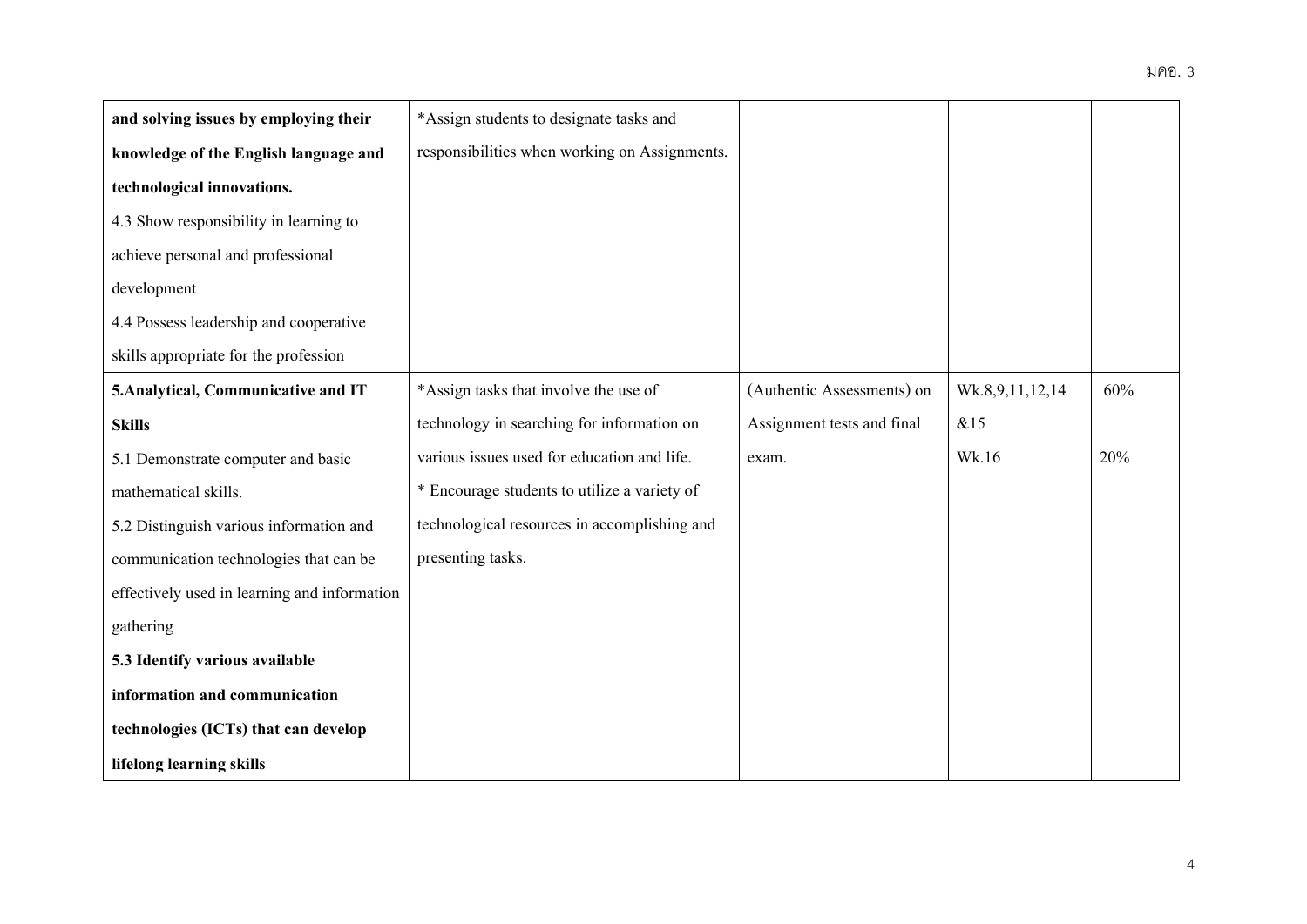| 5.4 Be able to communicate in written       |  |  |
|---------------------------------------------|--|--|
| and verbal form in both the Thai and the    |  |  |
| English language                            |  |  |
| 5.5 Be able to criticize the veracity of    |  |  |
| information as to relevance and suitability |  |  |
| of use to achieve self-directed learning    |  |  |
|                                             |  |  |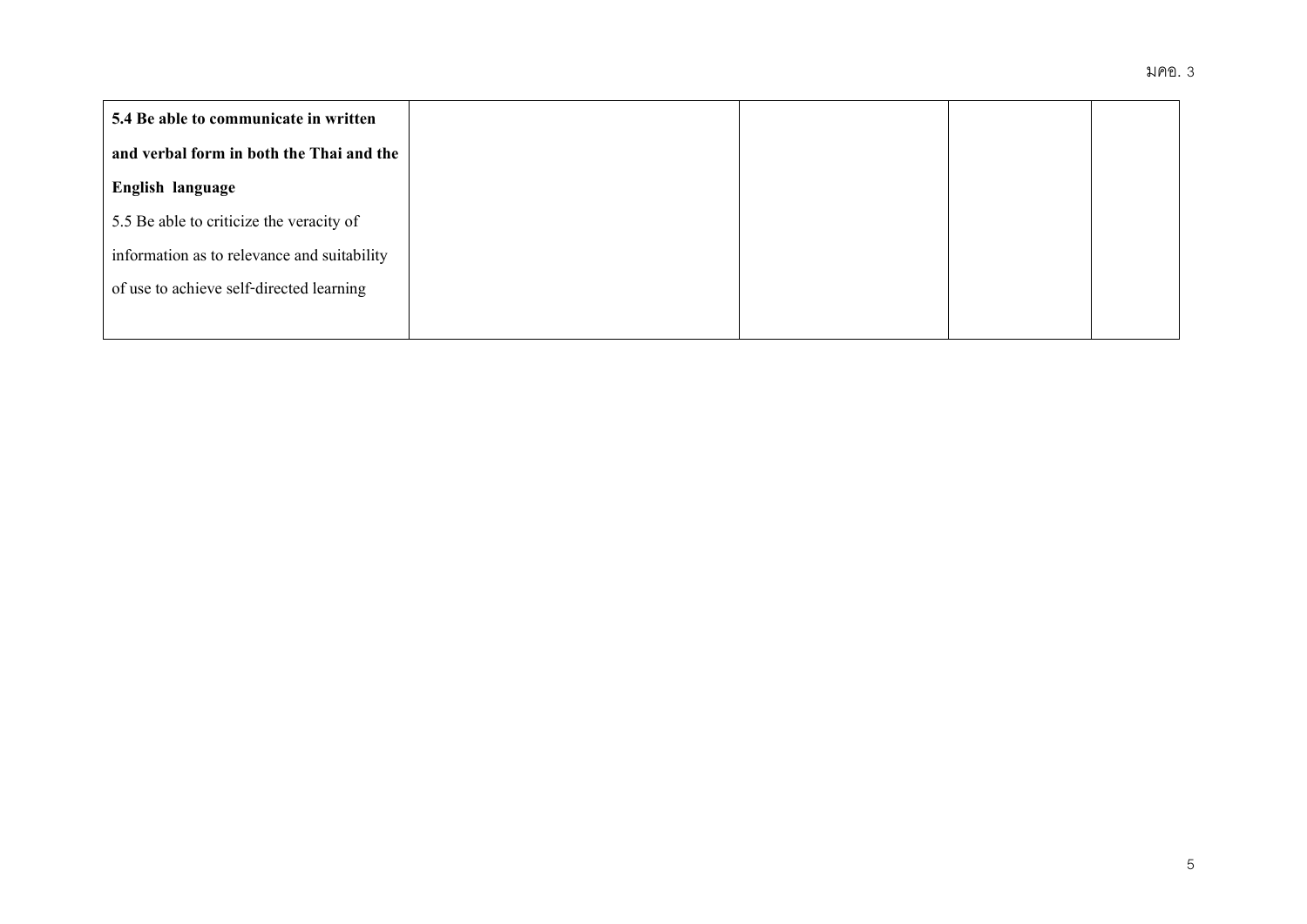# **Section5: Lesson Plan and Evaluation:**

# **5.1 Lesson plan**

| Week No.   | <b>Topics / Details</b>            | <b>Teaching Strategies /</b>                | <b>Teaching Materials</b>  | Assessment        | Lecturer        |
|------------|------------------------------------|---------------------------------------------|----------------------------|-------------------|-----------------|
| $\pmb{\&}$ |                                    | <b>Activity/Exercises</b>                   |                            | and               |                 |
| (No. of    |                                    |                                             |                            | <b>Evaluation</b> |                 |
| hours)     |                                    |                                             |                            | (Percentage)      |                 |
|            | -Course Specification              | <b>Teaching Strategies:</b>                 | Course specification,      | Affective         | Asst.Prof.Neeru |
| (4 Hrs.)   | Lesson: 1 Critical and analytical  | -Explain class discipline, rules and        | attendance & score sheets, | domain= $10%$     | Shusatayasakul  |
|            | Skills for Foster logical Thinking | course specification.                       | Instructional manual, Text | Activity= $10\%$  |                 |
|            | 1.1 Critical Thinking skills       | - Interactive lecture $(1)$ on the concept  | book, & visual aids.       |                   |                 |
|            | 1.2 Analytical thinking skills     | of the topic which involves critical,       |                            |                   |                 |
|            |                                    | analytical thinking & inquiry tasks-        |                            |                   |                 |
|            |                                    | based learning                              |                            |                   |                 |
|            |                                    |                                             |                            |                   |                 |
|            |                                    | Activity: (1)                               |                            |                   |                 |
|            |                                    | - Students practice the concept orally      |                            |                   |                 |
|            |                                    | - Students practice critical & analytical   |                            |                   |                 |
|            |                                    | thinking $\&$ speaking individually $\&$ in |                            |                   |                 |
|            |                                    | pairs.                                      |                            |                   |                 |
|            |                                    |                                             |                            |                   |                 |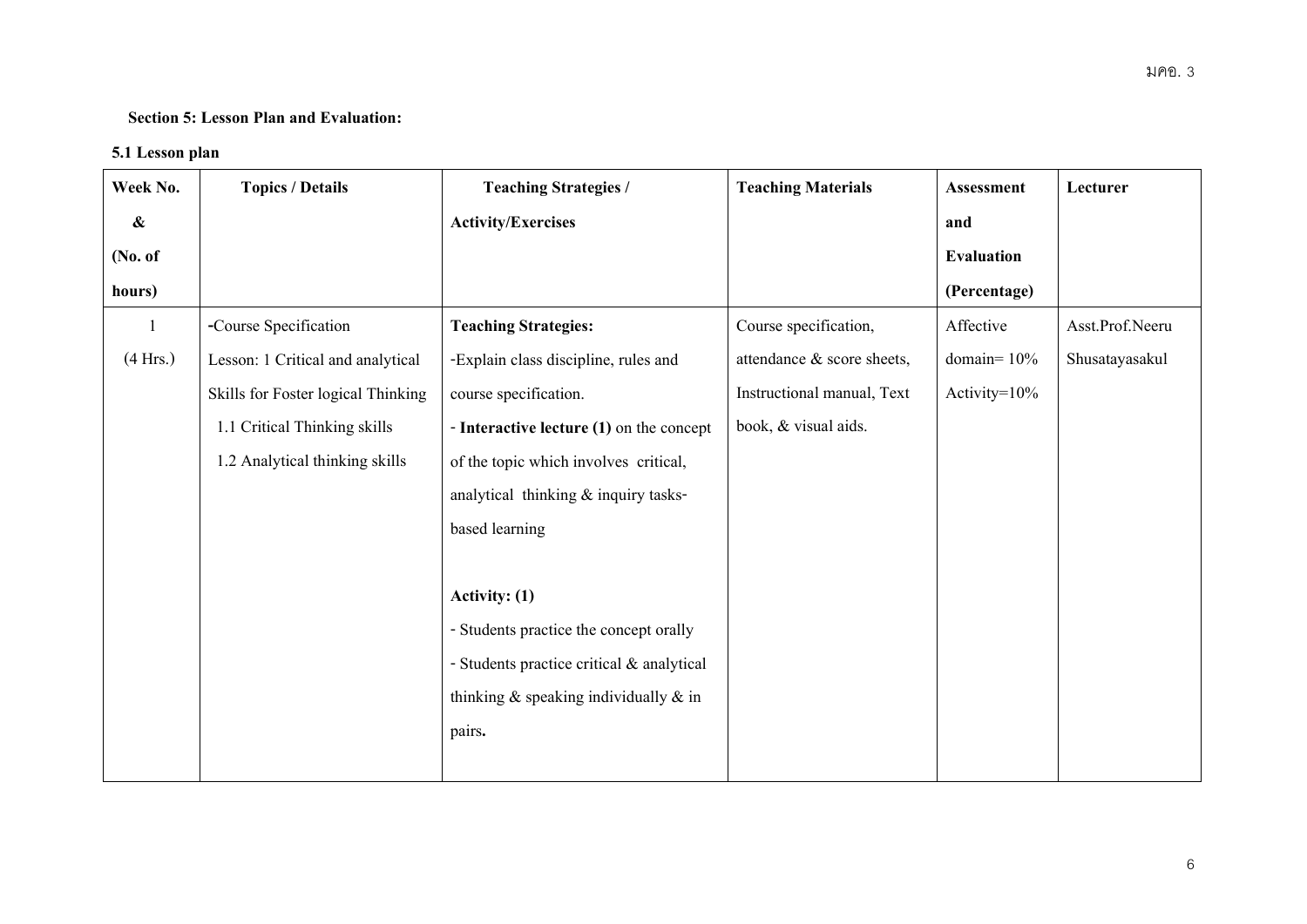| $\overline{2}$ | 1.3 Analytical and Critical     | <b>Teaching Strategies:</b>               | Attendance & score sheets, | Affective        | Asst.Prof.Neeru |
|----------------|---------------------------------|-------------------------------------------|----------------------------|------------------|-----------------|
| (4 Hrs.)       | Thinking about the Hidden Truth | Interactive lecture (2) on the concept    | instructional manual, Text | domain= $10%$    | Shusatayasakul  |
|                | 1.4 Logical Thinking Skills     | of the topic which involves analytical,   | book, & visual aids.       | Activity=10%     |                 |
|                |                                 | Critical, logical thinking & inquiry      |                            |                  |                 |
|                |                                 | tasks-based learning                      |                            |                  |                 |
|                |                                 | Activity: (2)                             |                            |                  |                 |
|                |                                 | - Students practice the concept orally    |                            |                  |                 |
|                |                                 | Students practice critical & logical      |                            |                  |                 |
|                |                                 | thinking & speaking skills individually   |                            |                  |                 |
|                |                                 | & in a team.                              |                            |                  |                 |
| $\mathfrak{Z}$ | 1.5 Practice Agreeing<br>and    | <b>Teaching Strategies:</b>               | Attendance & score sheets, | Affective        | Asst.Prof.Neeru |
| (4 Hrs.)       | Disagreeing skills              | Interactive lecture $(3)$ on the concept  | instructional manual, Text | domain= $10%$    | Shusatayasakul  |
|                |                                 | of the topic                              | book, & visual aids.       | Activity= $10\%$ |                 |
|                |                                 | Activity: $(3)$                           |                            |                  |                 |
|                |                                 | - Students practice the concept orally    |                            |                  |                 |
|                |                                 | - Students practice speaking on problem   |                            |                  |                 |
|                |                                 | solving on various issues in groups, & in |                            |                  |                 |
|                |                                 | a team of 2.                              |                            |                  |                 |
|                |                                 |                                           |                            |                  |                 |
|                |                                 |                                           |                            |                  |                 |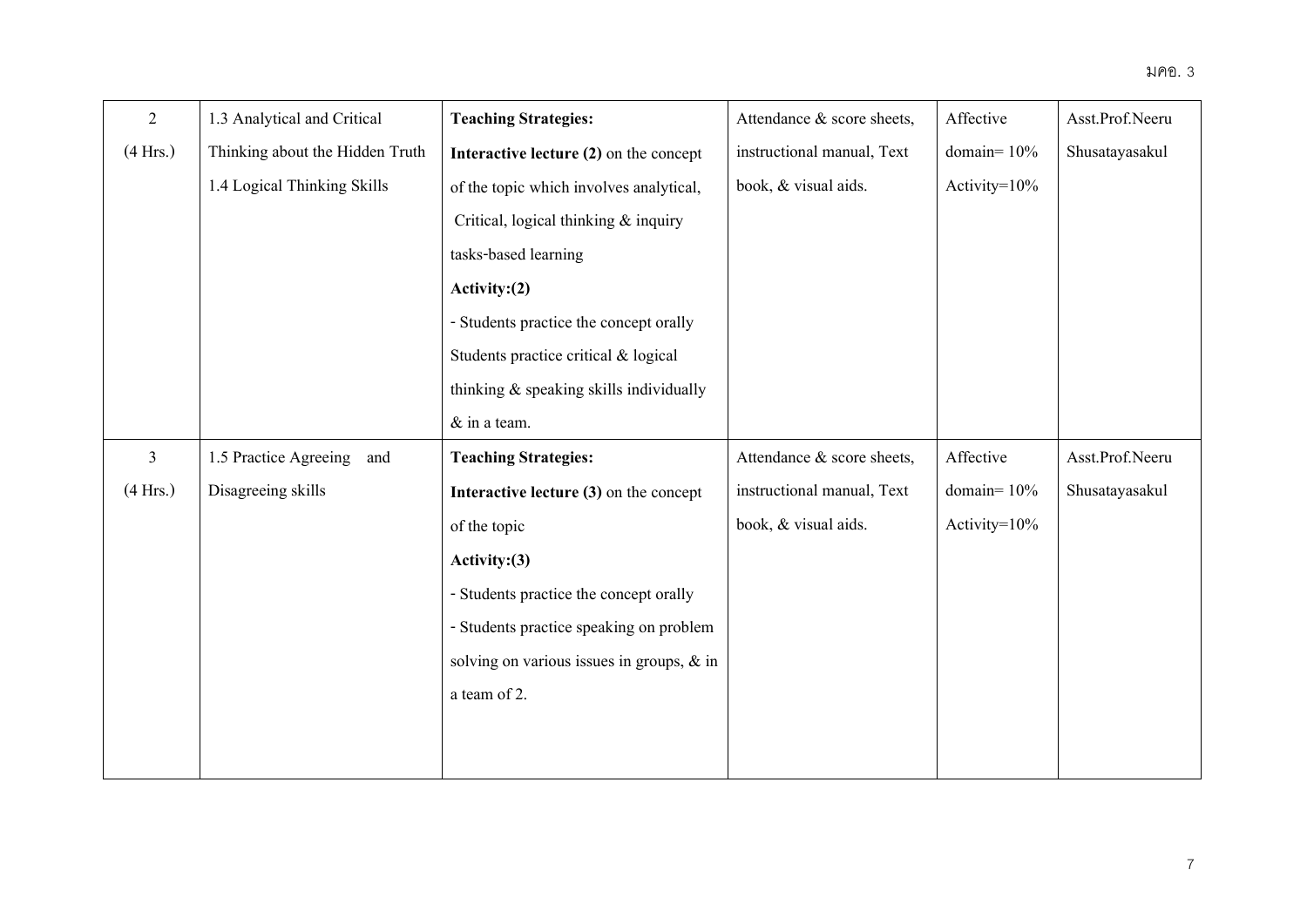| 4        | Lesson: 2 General Guidelines on  | - Interactive lecture $(4)$ on the concept | Attendance &score sheets,  | Affective        | Asst.Prof.Neeru |
|----------|----------------------------------|--------------------------------------------|----------------------------|------------------|-----------------|
| (4 Hrs.) | Debate and Discussion            | of the topic which involve knowledge       | instructional manual, Text | domain= $10\%$   | Shusatayasakul  |
|          | 2.1 Introduction to Debate       | based learning                             | book, & visual aids.       | Activity= $10\%$ |                 |
|          | 2.2 Participating in Discussion  | Activity: $(4)$                            |                            |                  |                 |
|          |                                  | - Students practice the concept orally     |                            |                  |                 |
|          |                                  | - Students practice speaking in pairs $\&$ |                            |                  |                 |
|          |                                  | writing skill.                             |                            |                  |                 |
|          |                                  |                                            |                            |                  |                 |
| 5        | 2.3 Using Claim Materials        | - Interactive lecture (5) on the concept   | Attendance & score sheets, | Affective        | Asst.Prof.Neeru |
| (4 Hrs.) | 2.4 Speaking Elements for Debate | of the topic which involve knowledge       | instructional manual, Text | domain= $10\%$   | Shusatayasakul  |
|          |                                  | based learning                             | book, & visual aids.       | Activity= $10\%$ |                 |
|          |                                  | Activity: $(5)$                            |                            |                  |                 |
|          |                                  | - Students practice the concept orally     |                            |                  |                 |
|          |                                  | - Students practice listening – speaking   |                            |                  |                 |
|          |                                  | to each other                              |                            |                  |                 |
|          |                                  |                                            |                            |                  |                 |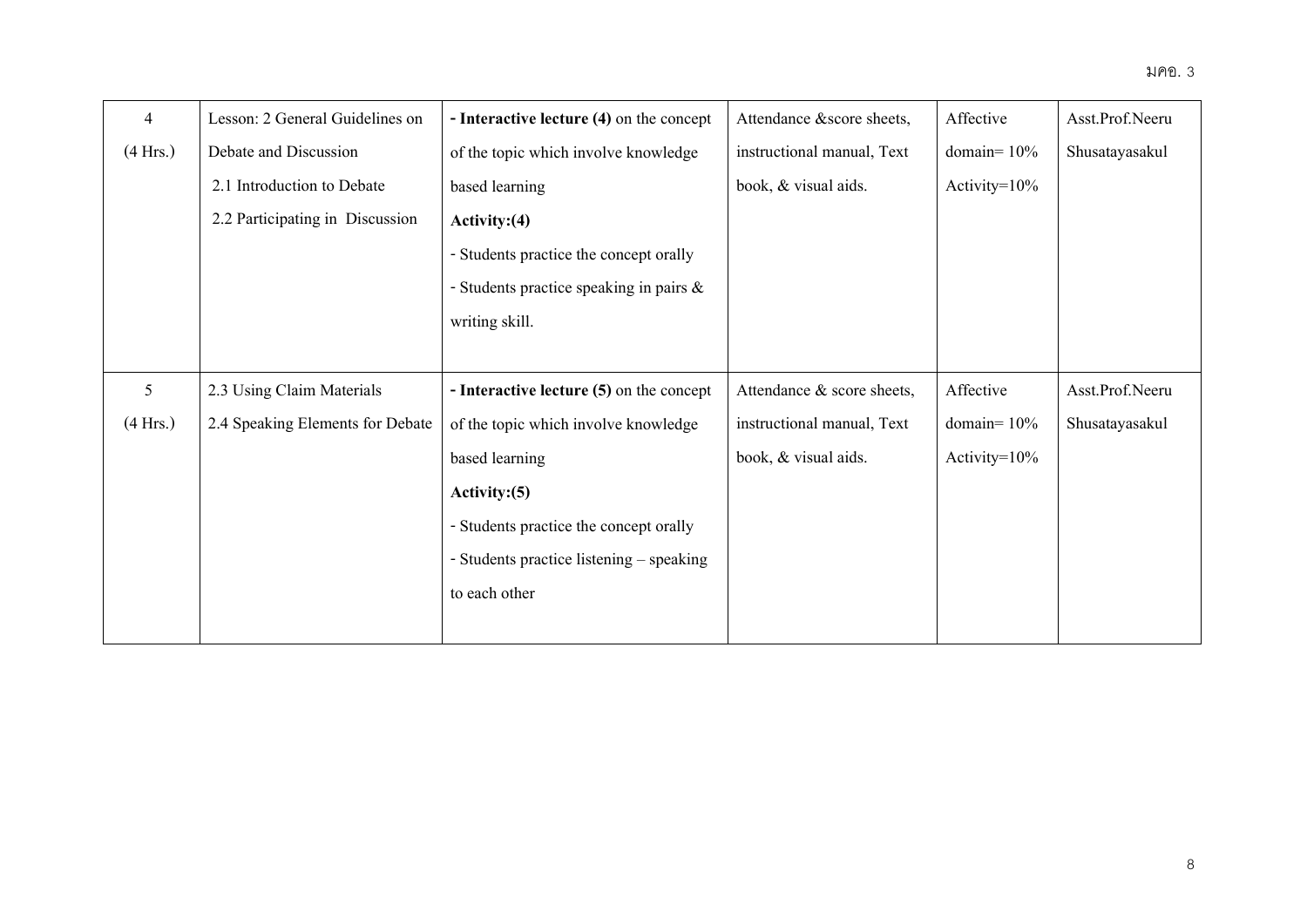| 6              | 2.5 Class Debate Format and   | Interactive lecture (6) on the concept   | Attendance & score sheets,    | Affective        | Asst.Prof.Neeru |
|----------------|-------------------------------|------------------------------------------|-------------------------------|------------------|-----------------|
| (4 Hrs.)       | Practice                      | of the topic which involve knowledge     | instructional manual, Text    | domain= $10%$    | Shusatayasakul  |
|                |                               | based learning                           | book, & visual aids.          | Activity=10%     |                 |
|                |                               | Activity: (6)                            |                               |                  |                 |
|                |                               | - Students practice the concept orally   |                               |                  |                 |
|                |                               | - Students discuss in a team             |                               |                  |                 |
|                |                               | &practice debating on common issues      |                               |                  |                 |
|                |                               |                                          |                               |                  |                 |
|                |                               |                                          |                               |                  |                 |
| $\overline{7}$ | Lesson:3 Claims of Social and | Interactive lecture $(7)$ on the concept | Attendance & score sheets,    | Affective        | Asst.Prof.Neeru |
| (4 Hrs.)       | Education                     | of the topic which involves analytical,  | authentic debate samples $\&$ | domain= $10%$    | Shusatayasakul  |
|                | 3.1 Introduction to Social    | Critical, logical thinking skills &      | visual aids.                  | Activity= $10\%$ |                 |
|                | Claims                        | inquiry, evidence & performance tasks-   |                               |                  |                 |
|                | 3.2 Debate on Social Issues   | based learning                           |                               |                  |                 |
|                | Assignment $(1)$              | Activity:(7)                             |                               |                  |                 |
|                |                               | - Students practice the concept orally   |                               |                  |                 |
|                |                               | - Students discuss authentic debate      |                               |                  |                 |
|                |                               | samples in groups $\&$ in a team.        |                               |                  |                 |
|                |                               |                                          |                               |                  |                 |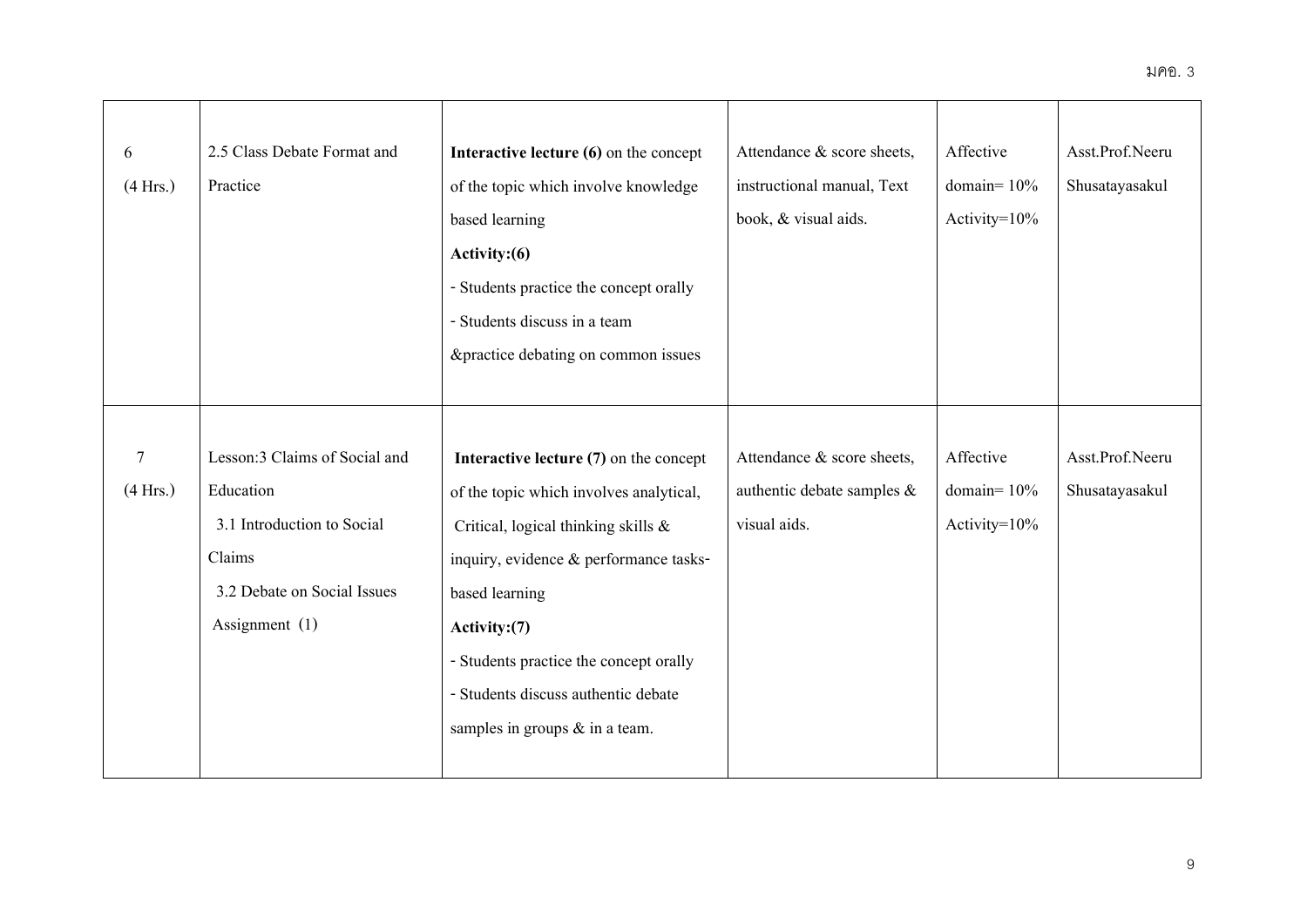|          |                                  | -Discuss Assignment (1)                  |                               |                  |                 |
|----------|----------------------------------|------------------------------------------|-------------------------------|------------------|-----------------|
|          |                                  |                                          |                               |                  |                 |
| 8        | Test on Assignment (1)           | -Students test on assignment (1)         | Attendance & score sheets,    | Affective        | Asst.Prof.Neeru |
| (4 Hrs.) | 3.3 Introduction to Educational  | - Interactive lecture (8) on the concept | authentic debate samples $\&$ | domain= $10%$    | Shusatayasakul  |
|          | Claims                           | of the topic which involves analytical,  | visual aids.                  | Test on          |                 |
|          | 3.4 Debate on Educational Issues | Critical, logical thinking skills &      |                               | Assignment $(1)$ |                 |
|          | Assignment $(2)$ debate on two   | inquiry, evidence & performance tasks-   |                               | $=10\%$          |                 |
|          | motions                          | based learning                           |                               |                  |                 |
|          |                                  | Activity: (8)                            |                               |                  |                 |
|          |                                  | - Students practice the concept orally   |                               |                  |                 |
|          |                                  | - Students discuss authentic debate      |                               |                  |                 |
|          |                                  | samples in groups $\&$ in a team of 2.   |                               |                  |                 |
|          |                                  | - Discuss Assignment(2)                  |                               |                  |                 |
| 9        | Test on Debate assignment (2)    | - Interactive lecture (9) on the concept | Attendance & score sheets,    | Affective        | Asst.Prof.Neeru |
| (4 Hrs.) | And discussion                   | of the test.                             | instructional manual, $\&$    | domain=10%       | Shusatayasakul  |
|          |                                  | $-$ Activity: $(9)$                      | visual aids.                  | Test on          |                 |
|          |                                  | -Students Test on Assignment (2) $\&$    |                               | Assignment (2)   |                 |
|          |                                  | participate in discussion.               |                               | $=10\%$          |                 |
|          |                                  |                                          |                               |                  |                 |
|          |                                  |                                          |                               |                  |                 |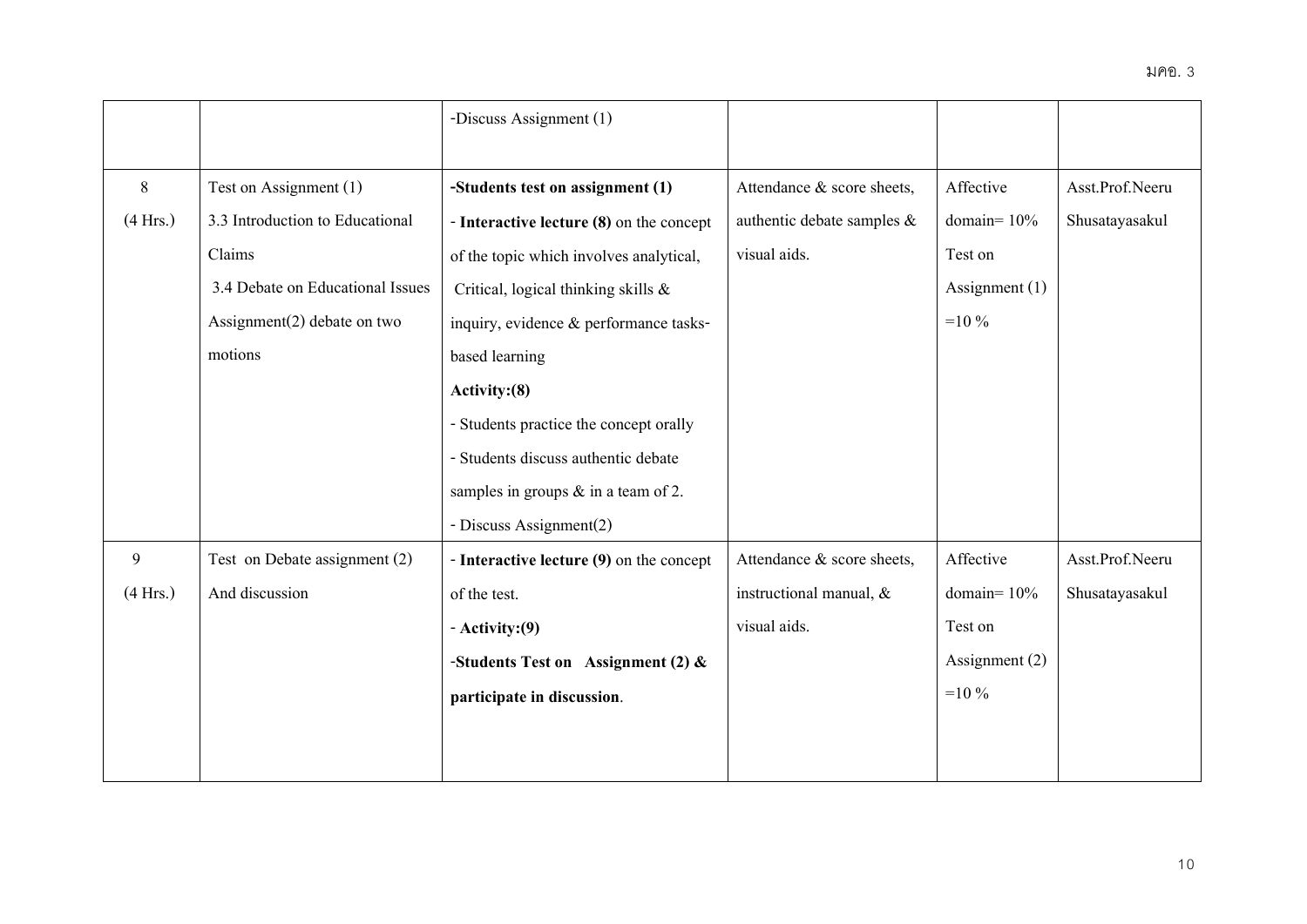| 10       | Lesson: 4 Claims of Science and | - Interactive lecture (10) on the             | Attendance & scores sheets    | Affective        | Asst.Prof.Neeru |
|----------|---------------------------------|-----------------------------------------------|-------------------------------|------------------|-----------------|
| (4 Hrs.) | Ethics                          | concept of the topic which involves           | ,instructional manual, Text   | domain= $10%$    | Shusatayasakul  |
|          | 4.1 Introduction to Claims of   | analytical,                                   | book, & visual aids.          |                  |                 |
|          | Science                         | Critical, logical thinking skills &           |                               | Activity= $10\%$ |                 |
|          | 4.2 Debate on issues of Science | inquiry, evidence & performance tasks-        |                               |                  |                 |
|          | Assignment (3)                  | based learning                                |                               |                  |                 |
|          |                                 | Activity(10):                                 |                               |                  |                 |
|          |                                 | - Students practice the concept orally        |                               |                  |                 |
|          |                                 | - Students discuss authentic debate           |                               |                  |                 |
|          |                                 | samples in groups $\&$ in a team of 2.        |                               |                  |                 |
|          |                                 | - Discuss Assignment(3)                       |                               |                  |                 |
| 11       | Test on Assignment (3)          | Students test on assignment (3)               | Attendance & score sheets,    | Affective        | Asst.Prof.Neeru |
| (4 Hrs.) | 4.3 Introduction to Claims of   | - Interactive lecture (11) on the             | authentic debate samples $\&$ | domain= $10%$    | Shusatayasakul  |
|          | Ethics                          | concept of the topic which involves           | visual aids.                  | Test on          |                 |
|          | 4.4 Debate on Ethical issues    | analytical, Critical, logical thinking skills |                               | Assignment (3)   |                 |
|          | Assignment (4) debate on two    | $\&$ inquiry, evidence $\&$ performance       |                               | $=10%$           |                 |
|          | motions                         | tasks-based learning.                         |                               |                  |                 |
|          |                                 | $Activity(11)$ :                              |                               |                  |                 |
|          |                                 | - Students practice the concept orally        |                               |                  |                 |
|          |                                 | - Students discuss authentic debate           |                               |                  |                 |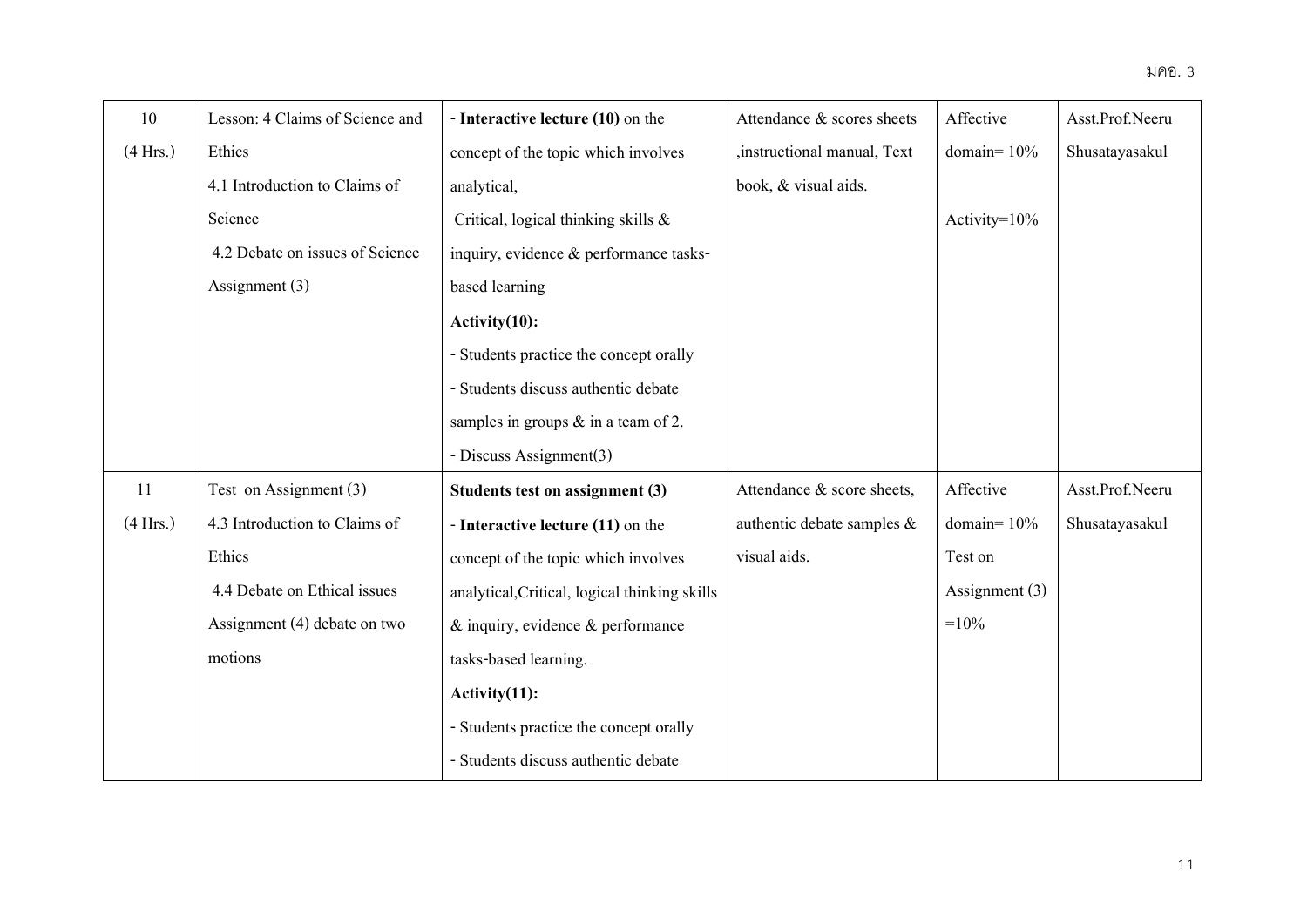|          |                                | samples groups $\&$ in a team of 2.     |                                |                |                 |
|----------|--------------------------------|-----------------------------------------|--------------------------------|----------------|-----------------|
|          |                                | - Discuss Assignment(4)                 |                                |                |                 |
|          |                                |                                         |                                |                |                 |
|          |                                |                                         |                                |                |                 |
| 12       | Test on assignment (4)         | - Interactive lecture (12) on the       | -Attendance $\&$ score sheets, | Affective      | Asst.Prof.Neeru |
| (4 Hrs.) | and discussion                 | concept of the test.                    | visual aids.                   | domain= $10\%$ | Shusatayasakul  |
|          |                                | $Activity(12)$ :                        |                                | Test on        |                 |
|          |                                | - Students test on assignment (4) $\&$  |                                | Assignment (4) |                 |
|          |                                | participate in discussion.              |                                | $=10%$         |                 |
|          |                                |                                         |                                |                |                 |
| 13       | Lesson: 5 Claims of Technology | Interactive lecture (13) on the concept | Attendance & score sheets,     | Affective      | Asst.Prof.Neeru |
| (4 Hrs.) | and Environment                | of the topic which involves analytical, | authentic debate samples,      | domain= $10%$  | Shusatayasakul  |
|          | 5.1 Introduction to Claims of  | Critical, logical thinking skills &     | Text book, & visual aids.      | Activity=10%   |                 |
|          | Technology                     | inquiry, evidence & performance tasks-  |                                |                |                 |
|          | 5.2Debate on Technological     | based learning.                         |                                |                |                 |
|          | Issues                         | Activity(13):                           |                                |                |                 |
|          | Assignment (5)                 | - Students practice the concept orally  |                                |                |                 |
|          |                                | - Students discuss authentic debate     |                                |                |                 |
|          |                                | samples in groups $\&$ in a team of 2.  |                                |                |                 |
|          |                                | -Knowledge & problem based              |                                |                |                 |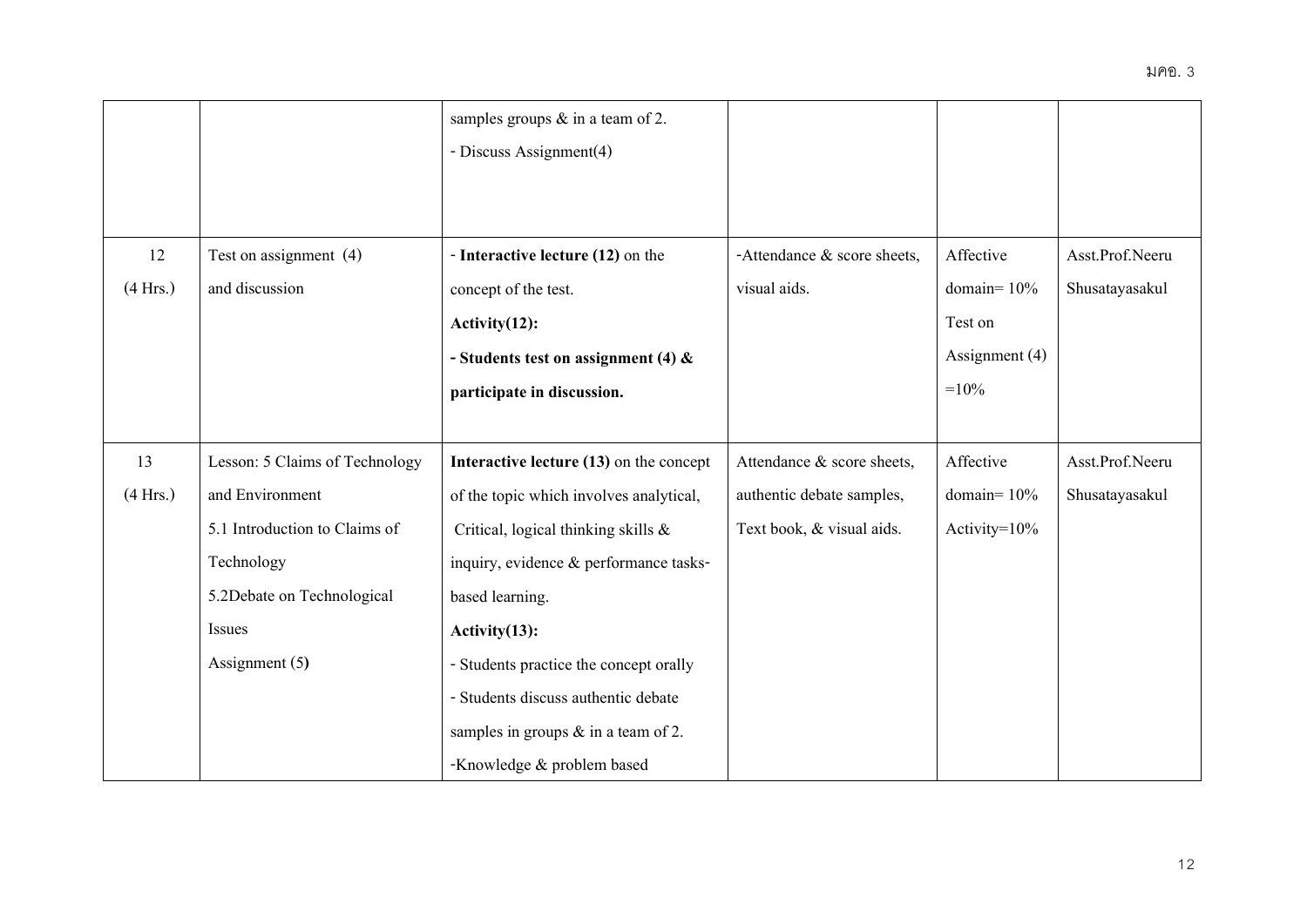|          |                               | discussion on Assignment $(5)$         |                               |                  |                 |
|----------|-------------------------------|----------------------------------------|-------------------------------|------------------|-----------------|
|          |                               |                                        |                               |                  |                 |
| 14       | Test Assignment (5)           | Students test on assignment (5)        | Attendance & score sheets,    | Affective        | Asst.Prof.Neeru |
| (4 Hrs.) | 5.3 Introduction to Claims of | - Interactive lecture (14) on the      | authentic debate samples $\&$ | domain= $10%$    | Shusatayasakul  |
|          | Environment                   | concept of the topic which involves    | visual aids.                  | Test on          |                 |
|          | 5.4 Debate on Environmental   | analytical,                            |                               | Assignment $(5)$ |                 |
|          | issues                        | Critical, logical thinking skills &    |                               | $=10%$           |                 |
|          | Assignment (6)                | inquiry, evidence & performance tasks- |                               |                  |                 |
|          | debate on two motions         | based learning.                        |                               |                  |                 |
|          |                               | $Activity(14)$ :                       |                               |                  |                 |
|          |                               | - Students practice the concept orally |                               |                  |                 |
|          |                               | - Students discuss authentic debate    |                               |                  |                 |
|          |                               | samples in groups $&$ in a team of 2.  |                               |                  |                 |
|          |                               | - Discuss Assignment(6)                |                               |                  |                 |
|          |                               |                                        |                               |                  |                 |
| 15       | Test on Assignment (6)        | - Interactive lecture (15) on the      | Attendance & score sheets,    | Affective        | Asst.Prof.Neeru |
|          | and discussion.               | concept of the test.                   | visual aids.                  | domain= $10\%$   | Shusatayasakul  |
|          |                               | $-$ Activity $(15)$ :                  |                               | Test on          |                 |
|          |                               | - Students test on assignment (6)      |                               | Assignment $(6)$ |                 |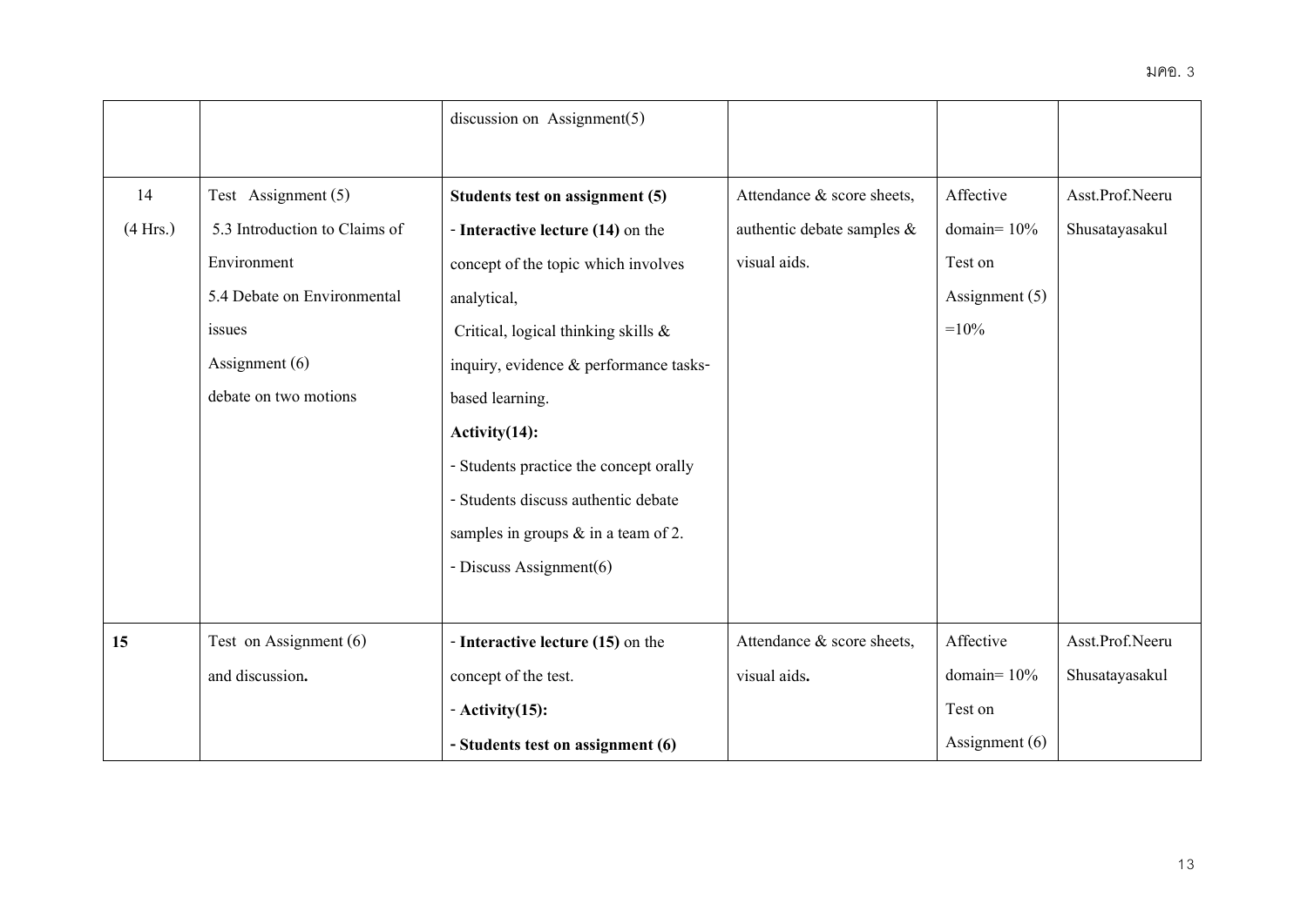|    |                   | <i><b>&amp;participate in discussion.</b></i> |                               | $=10%$ |                 |
|----|-------------------|-----------------------------------------------|-------------------------------|--------|-----------------|
| 16 | Final Examination | Students take the Exam.                       | Attendance $\&$ score sheets, | 20%    | Asst.Prof.Neeru |
|    |                   |                                               | visual aids.                  |        | Shusatayasakul  |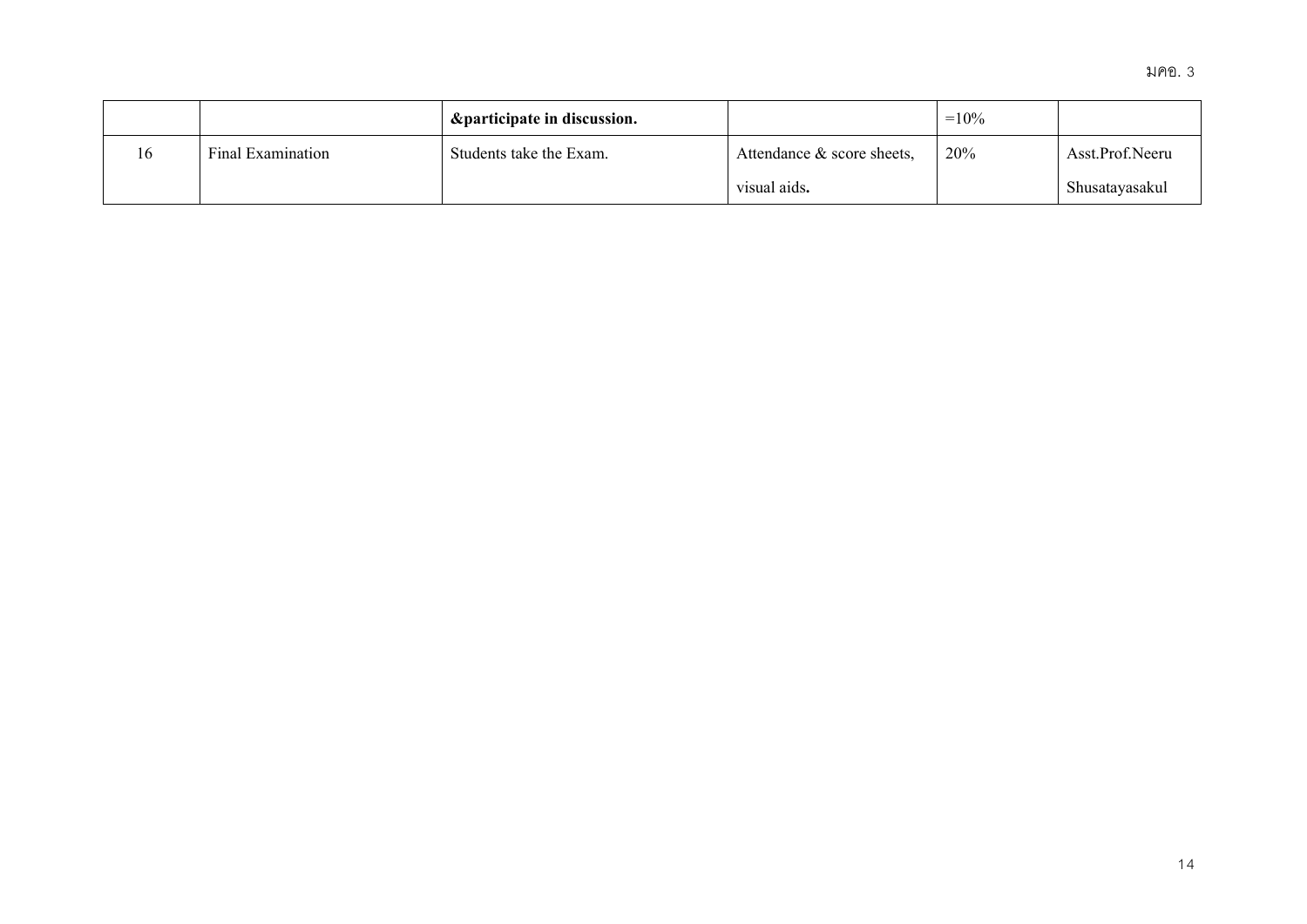## **5.2 Measurement and Evaluation**

| 1. Measurement:                    | Score  |
|------------------------------------|--------|
| 1.1 In class debate on Assignments | 60%    |
| 1.2 In-class activities            | 10%    |
| 1.3 Affective Domain               | 10%    |
| 1.4. Final examination             | $20\%$ |

# **2. Grade Evaluation: Norm-Referenced Criterion-Referenced**

| $\circ$      |                           |  |
|--------------|---------------------------|--|
| <b>Score</b> | Grade                     |  |
| $90 - 100$   | A                         |  |
| 85-89        | $\mbox{\bf B}^*$          |  |
| 75-84        | $\, {\bf B}$              |  |
| 70-74        | $\text{C}^*$              |  |
| 60-69        | $\mathbf C$               |  |
| 55-59        | $\mbox{D}^*$              |  |
| 50-54        | $\mathbf D$               |  |
| $0 - 49$     | $\boldsymbol{\mathrm{F}}$ |  |

# **Grading Criteria**

# **Section 6. Learning Resources**

# **6.1 Texts and main documents**

Shusatayasakul, N.(2019). *English for debate & discussions*. Suan Dusit Graphic Site.

## **6.2 Documents and important information**

1)) Internet-based documents and articles, websites

# **6.3 Documents and recommended information**

- 1) Reference books as required
- 2) SDU e-learning supplements
- 3) U-Tube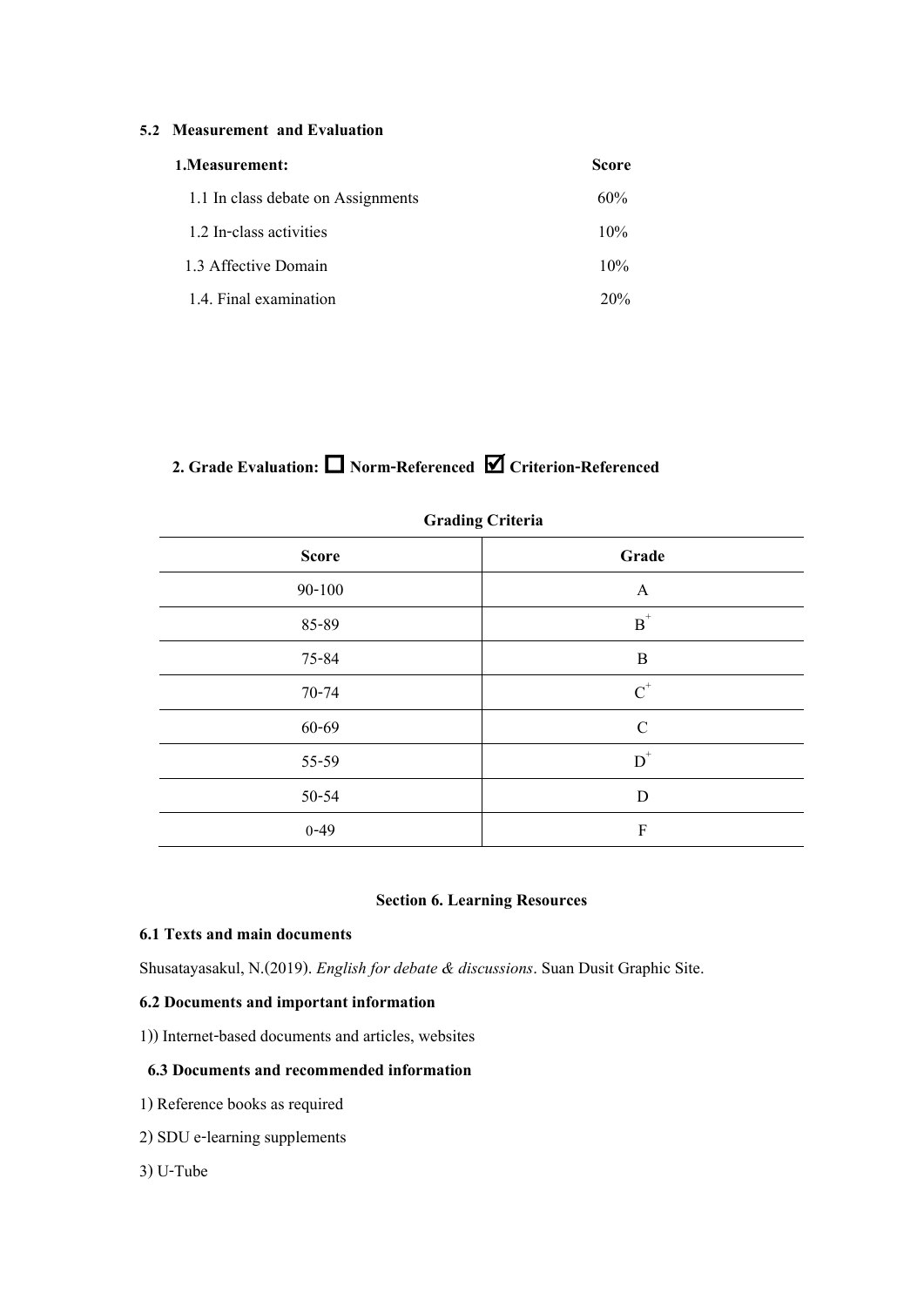- 4) Magazines and newspapers
- 5) Others

# **Section 7: Course Evaluation and Improvement**

## **7.1 Course evaluation strategies**

- 1) Evaluation of each learning domain done by the students
- 2) Student self-assessment of learning outcomes

## **7.2 Teaching evaluation strategies**

- 1) Students' evaluation of classes
- 2) Observation of classes

# **7.3 Teaching Improvement Process**

- 1) Training and workshops on pedagogy
- 2) Peer observation
- 3) Collegial sharing and reflection

# **7.4 Standard verification of student achievement**

Verification of student learning outcome is done through behavioral observation, test scores, activities and presentations.

|                           | <b>Evaluation Methods</b>   |  |               |  |  |
|---------------------------|-----------------------------|--|---------------|--|--|
| Learning Outcome          | Behavioral<br>Tests / Exams |  | Activities /  |  |  |
|                           | Observation                 |  | Presentations |  |  |
| Morals and ethics         |                             |  |               |  |  |
| Knowledge                 |                             |  |               |  |  |
| Cognitive Skills          |                             |  |               |  |  |
| Interpersonal skills and  |                             |  |               |  |  |
| responsibility            |                             |  |               |  |  |
| Analytical, Communicative |                             |  |               |  |  |
| and IT skills             |                             |  |               |  |  |